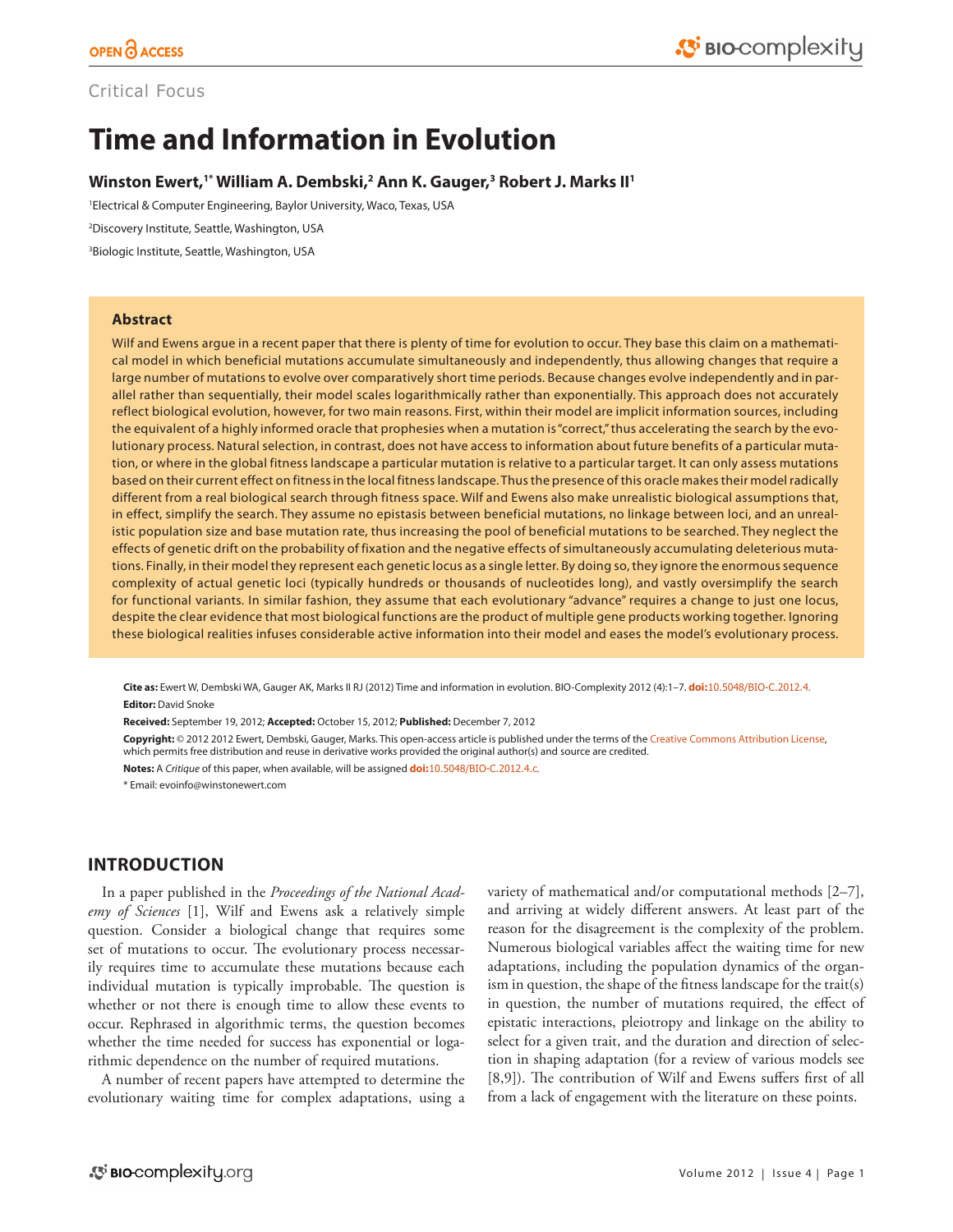#### **Description of the model**

The evolutionary model that Wilf and Ewens have chosen is similar to the problem of guessing letters in a word or phrase, as on the television game show *Wheel of Fortune*. They specify a phrase 20,000 letters long, with each letter in the phrase corresponding to a gene locus that can be transformed from its initial "primitive" state to a more advanced state. Finding the correct letter for a particular position in the target phrase roughly corresponds to finding a beneficial mutation in the corresponding gene. During each round of mutation all positions in the phrase are subject to mutation, and the results are selected based on whether the individual positions match the final target phrase. Those that match are preserved for the next round.

Wilf and Ewens are not the first to use a language-inspired model. In *The Blind Watchmaker* [10] Richard Dawkins proposes a model where the program evolves a phrase whose distance from the Shakespearean phrase METHINKS IT IS LIKE A WEASEL is measured after each round.<sup>1</sup> Dawkins himself acknowledges in the book that a search that includes information about the long-range target, as does his, is unrealistic, but he still makes the claim that a cumulative evolutionary search, reiterated many times with selection based on fitness after each query, can find the target quickly.

To what biological process does a query (one round of guessing) correspond in Wilf and Ewens's model? How long does one query take? The paper does not explicitly answer these questions. From the construction of the model it appears that a query corresponds to a period in which mutations occur in all individuals in a population, followed by an additional unspecified period to allow the beneficial mutations to reach fixation. Wilf and Ewens specify humans as the model organism, stating that 100–200 new mutations occur in each newborn human, of which only about five can be expected to be in either proteincoding or regulatory regions, and thus have some effect on the individual's phenotype. All other mutations are assumed to occur in junk DNA<sup>2</sup> and thus have no effect. Assuming a million births during each mutation period, they expect approximately five million non-junk mutations per round. Taking the human genome to have 20,000 genes, they expect approximately 250 mutations to occur somewhere in the population in each gene in each round. They assume that 1 in 10,000 of these mutations is beneficial, implying that the probability of a particular gene experiencing a beneficial mutation somewhere in the population during any given round is 1 in 40.

The only number in the above assumptions for which a reference is cited is the number of *de novo* mutations carried by newborn humans, which is itself a matter of debate [14,15]. The other numbers (proportion of junk DNA, number of genes, birth rate (generation size), and rate of beneficial mutations) are ballpark estimates at best. No literature is cited to support them.

Wilf and Ewens set the phrase length for their model at *L*=20,000 letters and the size of the alphabet at *K*=40 letters. Choosing a correct letter from that alphabet for a given position in the phrase corresponds to finding a beneficial ("advanced") allele at the corresponding locus. The number of letters in the alphabet was chosen to reflect the supposed 1 in 40 probability of a beneficial allele arising at any given locus during any round (see above). After each round, all "advanced" alleles in the population are treated as fixed, and therefore preserved in the next round. Evolution to the fully "advanced" state is complete when all 20,000 positions match the target phrase.

# **ANALYSIS**

#### **Time required for evolution by the model**

Although the title of Wilf and Ewens's paper indicates that they believe they have solved a potential problem with the pace of evolution, they nowhere state an actual amount of time that their model would require. They only indicate that it will take 390 rounds of guessing to find the target phrase for the particular scenario they consider, presumably supposing these rounds to be short enough for this to require less than the available time. However, while they mention the fact that beneficial mutations are not necessarily fixed once they appear, they make no attempt to factor this in. Because of genetic drift, beneficial mutations are often lost before they can become established in the population. In fact, the probability of fixation for a beneficial mutation is roughly equal to 2*sN*e / *N*, where *N*e is the effective population size, *N* the census population size, and *s* is the selection coefficient for that mutation [16]. For humans this translates to a probability of fixation for a strongly beneficial mutation of  $\leq 0.01$  [5]. Consequently a beneficial mutation may have to arise a hundred times or more in a human population before it becomes established and goes on to fixation.

Furthermore, real biological genes, as opposed to the singleletter loci in Wilf and Ewens's model, are composed of stretches of DNA hundreds or thousands of nucleotides long, and linked linearly into very long strings (chromosomes). Recombination between chromosomes does occur between generations, but genes close to one another tend not to recombine, and end up remaining associated with one another. This genetic linkage slows the process by which sorting and fixing of beneficial mutations occurs (getting all the letters in the population to be the same beneficial type), and can lead to competition between closely linked beneficial mutations that prevents the fixation of one or both [17].

#### **Type of search in the model**

The Wilf and Ewens model is, as mentioned above, reminiscent of the game show *Wheel of Fortune.* One technique for finding the hidden phrase in *Wheel of Fortune* is to guess the entire phrase and continue guessing phrases until arriving at the correct phrase. Because all positions in the phrase must be correctly guessed at once, this technique scales exponentially with respect to the length of the phrase, meaning that every additional letter added to a phrase multiplies the search time by some constant factor. For example, obtaining a single letter might take 1 year, whereas obtaining 2 letters would take

<sup>&</sup>lt;sup>1</sup> We have critiqued this program elsewhere [11].

<sup>2</sup> Much of what was previously described as junk has now been shown to be ubiquitously transcribed and regulated, and is increasingly believed to serve important functions in the cell. [12,13]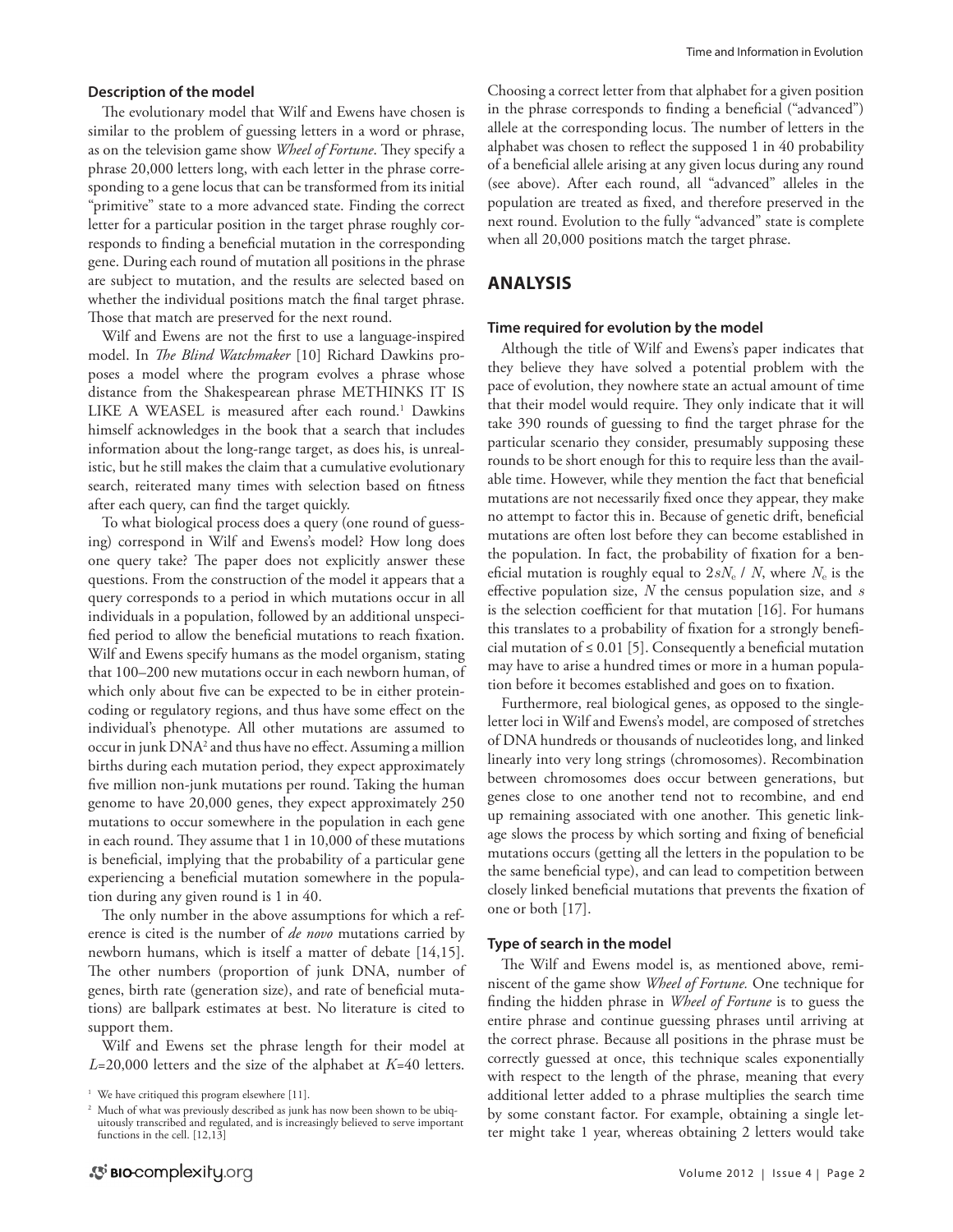10 years, three letters would take 100 years, and so on. One can see that exponential scaling quickly gets out of hand and renders even an intermediate-sized phrase un-guessable. In the case of guessing an English phrase, every English letter added to the phrase increases the time to guess the phrase by 26 times (27 times if the space character is included in the alphabet).

A better technique is to make use of information gleaned during the guesses—this is the procedure actually used on the show. After guessing each of the letters, the oracle tells which (if any) of the guessed letters are correct, and then those letters are retained. The second round of guessing is applied only for the incorrect letters that remain after the first round, and so forth [1]. This kind of search has been dubbed *partitioned search* [18] and has, from Wilf and Ewens, a probability of success, *q*, in *Q*  queries of

$$
q = \left(1 - \left(1 - \frac{1}{K}\right)^Q\right)^L,
$$

where *K* is the number of characters in the alphabet and *L* is the length of the target message. The game of *Yahtzee* follows essentially the same process, with the player selectively re-rolling any dice that do not have the numbers that are needed. Re-rolling only the incorrect dice rather than all of the dice should reach the goal much more quickly.

A partitioned search, such as the one proposed by Wilf and Ewens, scales logarithmically, meaning that the time required for success is proportional to the logarithm of *L*. As a result, each additional locus adds less time than the one before it. In terms of Wilf and Ewens's search, finding a beneficial variant at one locus might take one year, at ten loci two years, and at one hundred loci only three years. Clearly, the number of genes to be changed makes relatively little difference according to this model.

In general, more efficient searches require richer sources of active information. In the case of the exponential algorithm, each guess is, in effect, being presented to a so-called *needle in a haystack* oracle that announces either "yes, this is the phrase," or "no, this is not it." The *partitioned search* oracle used by Wilf and Ewens, on the other hand, examines each guess letter by letter and tells us which of the letters are correct. Thus, Wilf and Ewens's partitioned search has access to more information than the exponential algorithm.

# **Determining the amount of active information used by the model**

In order to identify the sources of active information implicitly included in Wilf and Ewens's algorithm, we analyze their model of evolution<sup>3</sup> as an attempt to find a hidden string, remembering that this is intended as an analogy for locating beneficial mutations. Our method of analysis depends on the fact that any technique used to find the phrase is going to have to make a number of guesses or queries. We can measure and compare the efficiency of different searches by determining the number of queries required for success [11,19−22].

The total active information that must be added to a search in order for it to succeed is:

$$
I_{+} = -\log\frac{p}{q} \quad , \tag{1}
$$

where *q* is the overall probability of that search succeeding and *p* is the probability of complete success in a single query [18]. That single-query success is calculated simply as:

$$
p = K^{-L}.\tag{2}
$$

All the searches considered here eventually succeed, which means that *q* = 1. By substituting our values for *p* and *q* into Equation 1, we therefore obtain:

$$
I_{+} = L \log K. \tag{3}
$$

However, since some search algorithms will tend to need more queries to find the target than others, we can differentiate their performance by calculating the active information per query. This is calculated by dividing the active information by *E*[*Q*], the expected number of queries needed for success.

$$
I_{\oplus} = \frac{L \log K}{E[Q]} \tag{4}
$$

We now examine  $I_{\oplus}$  for the two algorithms under consideration.

*Exponential Search.* First, let us consider the exponential search discussed by Wilf and Ewens, where each query aims to guess the entire phrase at once. This approach will eventually succeed but will take a vast amount of time to do so. The chance of identifying a phrase in *Qx* queries sampling with replacement [1,18] is:

$$
q_x = 1 - \left(1 - \left(\frac{1}{K}\right)^L\right)^{Q_x} \tag{5}
$$

The mean of random variable  $Q_x$  is:

$$
E[Q_x] = K^L. \tag{6}
$$

Using Equation 4, this gives us the active information per query as:

$$
I_{\oplus} = \frac{L \log K}{K^L}.\tag{7}
$$

This is plotted in Figure 1 as a function of phrase length *L* for an alphabet of size  $K = 40$ . As the plot shows, repeated queries to the *needle in a haystack* oracle give little active information per query and the amount of active information declines rapidly as the phrase gets longer.

The linear nature of Figure 1 can be explained by taking the log of Equation 7,

$$
\log I_{\oplus} = \log \frac{L \log K_2}{K^L} = \log(L \log K) - L \log K
$$
  

$$
\approx O(-L \log K) \tag{8}
$$

<sup>&</sup>lt;sup>3</sup> The methods used in this analysis are derived from those described previously  $[11.19-22]$ . [11,19−22].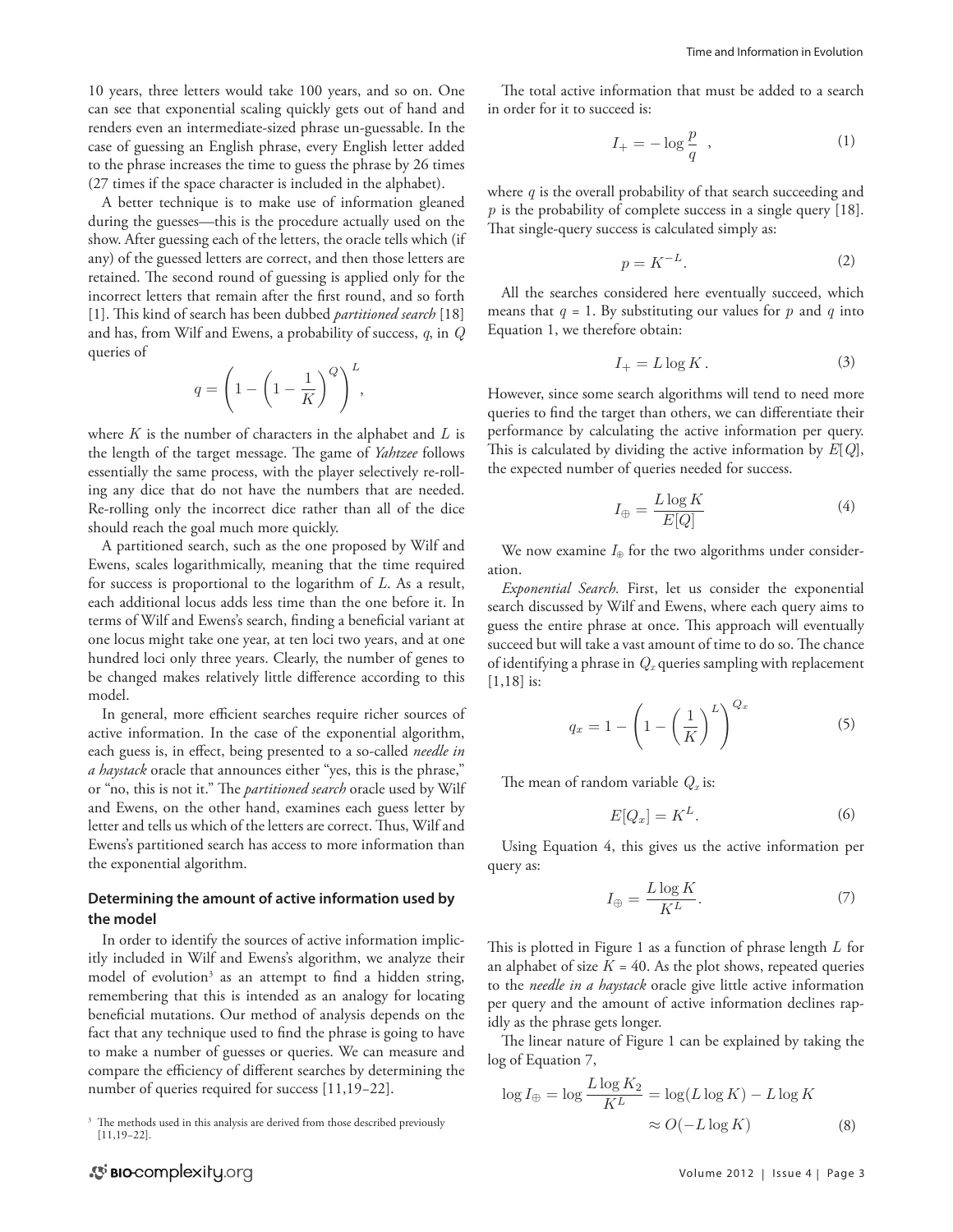

**Figure 1: Effect of phrase length on active information per query for the exponential search algorithm.** The active information per query has units of bits. The length of the phrase, *L*, varies from 10 to 200. The number of letters in the alphabet is set at 40. **doi:**[10.5048/BIO-C.2012.4.f1](http://dx.doi.org/10.5048/BIO-C.2012.4.f1)

where ≈ signifies an order-of-magnitude approximation to equality. Since *K* is constant, this confirms the linear dependence of  $\log I_{\oplus}$  on *L* with slope –log *K*.

*Logarithmic Search.* The expected number of queries in order to determine the correct phrase using Wilf and Ewens's partitioned search is approximately *K* log *L* [1]. Using Equation 4, we can thus calculate the active information per query as:

$$
I_{\oplus} = \frac{L \log K}{K \log L} \tag{9}
$$

A plot of this function can be seen in Figure 2. It shows much more active information per query than the exponential algorithm. Although visual comparison with the plot in Figure 1 is difficult because Figure 1 uses a log scale while Figure 2 uses a linear scale, the numbers indicate over 32 orders of magnitude difference in the active information per query even for short phrases.

## **Assuming independence**

The basic difference between the exponential and partitioned search is that in the partitioned search each letter in the phrase can be queried and announced independently and simultaneously, preserving the correct answers after each query, while in the exponential search, getting the correct answer is contingent on getting all positions correct at once. In effect, the partitioned search treats each letter independently, while the exponential search treats them as an interdependent set. This difference is what allows the partitioned search to proceed so rapidly.

In terms of evolution, though, is the assumption of independence valid? In natural language phrases, where Wilf and Ewens choose to model the evolutionary process, the assumption is clearly not valid. Suppose it would be beneficial for the phrase

"all\_the\_world\_is\_a\_stage\_\_\_" to evolve into the phrase

"methinks\_it\_is\_like\_a\_weasel."

What phrase do we get if we simply alternate letters from the two phrases?

"mlt\_ihk\_\_otli\_\_siaesaaw\_a\_e\_."

Under the assumptions in the Wilf and Ewens model, the "fitness" of this nonsense phrase ought to be exactly half-way between the fitnesses of "all the world is a stage" and "methinks it is like a weasel." Such a result only makes sense if we are measuring the fitness of the current phrase by its proximity to the target phrase.

This example reveals two biologically unrealistic things about Wilf and Ewens's model. First, evolutionary processes can only depend on the performance of current organisms, not hypothetical target organisms. Only teleological processes have the ability to consider future phrases. Yet Wilf and Ewens's oracle has to have knowledge of the target to assess fitness. Second, the natural language example also highlights the importance of context for assessing fitness, if we think of fitness as the ability to convey meaning in a natural language. As we shall see, this same phenomenon of context dependence is typical of biological systems.

### **Testing the effect of independence**

In order to demonstrate the importance of the assumption of independence for their model, we can modify the model to decrease the degree of independence, simply by requiring that some mutations must occur together. Thus the modified model will only reward complete words rather than individual letters in the phrase. We expect that it will show less active information per query simply because it is harder to guess complete words than individual letters. This modified model is not intended to be biologically realistic. Rather it is intended solely to show the effect that the assumption of independence has on the search.

For simplicity, we assume that every word in the phrase has the same length, *W.* Because entire words have to be guessed, we can view that as guessing letters from a larger alphabet, one which is *KW* in size. The length of the message in terms of this larger alphabet is thus *L/W*. Using this in Equation 9 we obtain:



**Figure 2: Effect of phrase length on active information per query in partitioned search.** The length of the phrase, *L*, varies from 10 to 20,000. The number of letters in the alphabet is set at  $K = 40$ . **doi:**[10.5048/BIO-C.2012.4.f2](http://dx.doi.org/10.5048/BIO-C.2012.4.f2)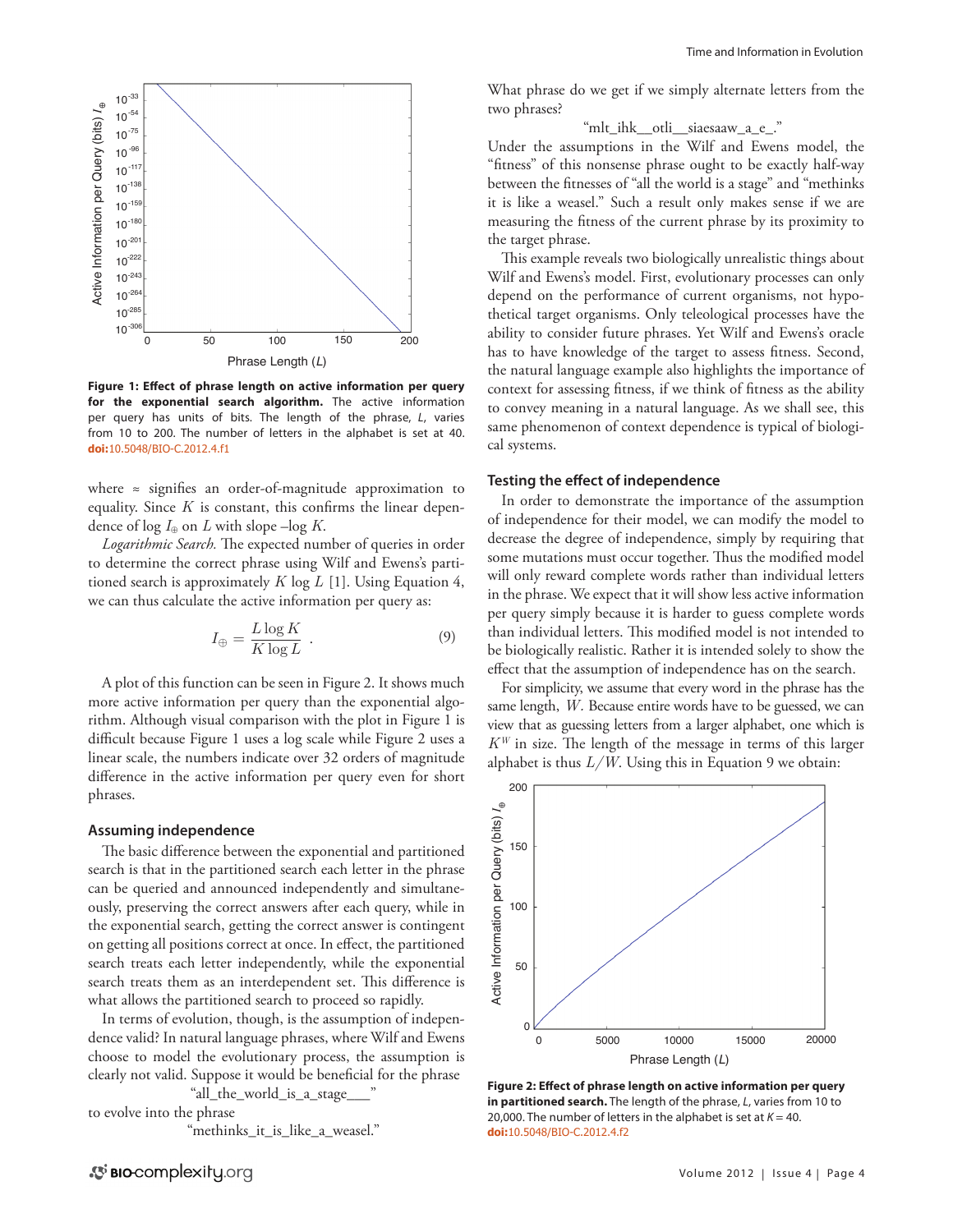$$
I_{\oplus} = \frac{L \log K}{K^W \log \frac{L}{W}}.
$$
\n(10)

As seen in Figure 3 (a plot of Equation 10), this equation shows a very rapid decline in active information per query as the amount of independence is decreased. This demonstrates that even a small amount of dependency between the mutations causes a very sharp decline in the information extracted and thus a large increase in the time required to reach the desired phrase.

The Wilf and Ewens model suggests that it will take approximately 390 rounds of guessing to find 20,000 beneficial mutations. However, even the smallest level of dependence, with word lengths *W*=2, rapidly increases the time required, and that time increases exponentially as the word length increases.

# **DISCUSSION**

If we provisionally grant the analogy proposed by Wilf and Ewens, which likens the evolution of more advanced genomes to a search for a phrase, then the question is whether their search model is fair, in the sense of not being rigged for success. The theory of the conservation of information [23–26], which is often associated with the No Free Lunch Theorems [27], shows that all search algorithms have the same performance when averaged across all search problems. It follows that algorithms that significantly outperform others in specific applications do so because of active information that has been introduced by the programmer. In the case of Wilf and Ewens's model, active information has indeed been introduced by the assumptions built into their model.

Most significant in this regard is their assumption that benefit can be acquired at each locus (letter position) independently. Each letter in the phrase functions and sorts independently, like Scrabble tiles drawn from a bag. With each round, every letter in the phrase that has not yet matched the target receives a new



**Figure 3: Plot of active information per query for varying phrase lengths given the modified model.** The length of the phrase, *L*, is 20,000. The number of letters in the alphabet is set at 40. *W* is the length of the words in the phrases being guessed. **doi:**[10.5048/BIO-C.2012.4.f3](http://dx.doi.org/10.5048/BIO-C.2012.4.f3)

draw from the bag, and is assessed for a match without regard for the surrounding context. In effect, Wilf and Ewens have incorporated an information source in their model by assuming that natural selection operates as an "in parallel" process, with beneficial mutations at each gene locus being selected and retained independently of one another [1].

The overall fitness of individual genomes is assessed after each round, with more matches meaning higher fitness and therefore preservation for the next round. This is equivalent to assuming not just that all loci can be the sites of beneficial change independently, but also that these independent benefits are additive. As we will see, both of these assumptions fail to square with biology.

# **Unrealistic biology**

However, before we consider these problems with the way Wilf and Ewens have constructed their search, we should take a step back to examine the analogy they offer as the context for their search, since a problem here would have the most comprehensive implications for their work. The very suggestion that the state of a particular genetic locus should be likened to the identity of letter at a particular position in a phrase is peculiar. Letters are the building blocks for written communication. They are indivisible elements that come in small sets called alphabets. Some letters are used more than others, but each finds use. Contrast this with what a genetic locus actually is. Each particular locus in a genome is composed of hundreds or thousands of nucleotide bases arranged in sequence. The internal complexity of each sequence, is so great that the number of sequence possibilities is staggeringly large—*far* too large for anything but an infinitesimal fraction ever to have existed. Furthermore, as Axe has shown experimentally [28], only a tiny fraction of those sequences encode proteins capable of folding into the three-dimensional structures necessary for biological functions. To liken the actual complexity of a genetic locus to one letter in an alphabet is to fail to grasp how profoundly different the two things are.

And the difference matters. For evolutionary "advancement" to occur, it must be possible for new functions or structures to arise by a step-wise process entailing very few mutations, or mutations that occur at high frequency in the population. Wilf and Ewens assume 1 out of every 10,000 mutations is beneficial, and that a single mutation is all that is necessary for that beneficial change. This might be the case if genetic loci were composed of single letters as in their model, but since that they are not, we need a realistic estimate of how many changes are required for a new trait or function to arise in a locus.

Converting an enzyme to a new function is the kind of thing that should have occurred thousands of time in the course of evolution, given the vast array of biochemical functions carried out by extant enzymes. Yet recent work has shown that converting an enzyme encoded by a 1,200-nucleotide gene to a genuinely new function<sup>4</sup> is likely to require seven or more coordinated mutations. This is true even though the starting and target enzymes have common three-dimensional protein

 $4\,$  A genuinely new enzymatic function would be a new reaction for which the starting enzyme has no activity.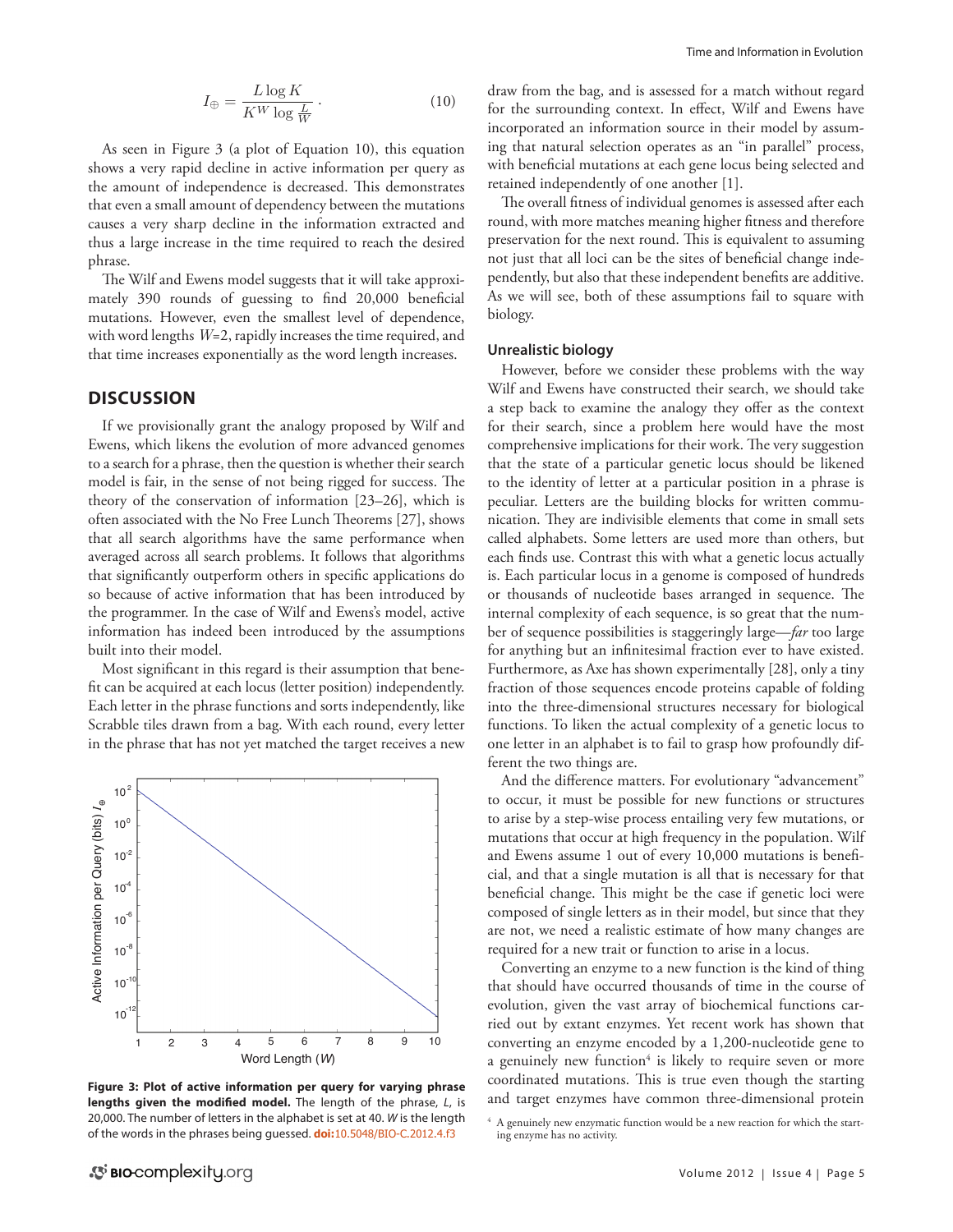folds and active-site chemistries— just no shared reaction [29].<sup>5</sup> Getting seven specific changes in a gene 1,200 nucleotides long is a 1-in-1022 event, not a 1-in-10,000 event. Even then it is by no means clear that significant changes in gene function can be had with just seven base substitutions.

But by far the most important problem with the assumption of independence that Wilf and Ewens make is the fact that genes don't act alone—most biochemical functions in cells involve multi-step pathways. Making biotin requires four dedicated genes, for example. Yet without biotin the cell cannot make membranes. One gene is not enough to make tryptophan, build a ribosome, or transcribe a gene. One gene is not enough to replicate DNA. Getting a genuinely new function or structure is likely to require multiple changes to multiple genes, or the development of whole new genes. Such a thing is many orders of magnitude more difficult than re-engineering an enzyme.

Wilf and Ewens have assumed the pre-existence of a model organism of 20,000 functioning loci, each of which is represented by a single letter. They further stipulate that beneficial mutations arise 250 times in every generation, with each beneficial change requiring just a single mutation to a single locus, and acting additively with the rest. Finally, they assume that all beneficial mutations fix the first time they appear. This kind of model in no way represents biological evolution.

# **Unrealistic search**

In addition to the overwhelming problems mentioned above, the search algorithm they have chosen is unrealistic. Wilf and Ewens assume that the fitness landscape is smooth, with each beneficial mutation trending upward additively. This is not the case in biology. The phenotypic effect of mutations in two genes *individually* may be positive, but the phenotype of the two mutations *combined* may be negative. This epistasis, as it is called, can occur between different genes, or between mutations in a single gene [32−34]. A set of mutations in one context can be beneficial, but in another context deleterious or even lethal. In fact, research suggests that epistasis causes diminishing returns among beneficial mutations [35,36]. Therefore, the genetic context in which new mutations arise matters, and fitness landscapes may be rough and highly constrained.

Indeed, there is much evidence to suggest that real fitness

landscapes have many local fitness optima surrounded by fitness deserts [31,37,38]. If it takes more than several mutations to move from one peak to another, adaptation can become stalled on a local peak, with no way to move from one small fitness peak to a higher one. Because natural selection is blind and without foresight, it cannot tell which particular mutations are leading to an unrealized goal of maximal fitness (in this case a target phrase) some distance away in the adaptive landscape. It can only assess the relative local fitness of variants in the population.

It is also important to remember that, in terms of natural selection, "beneficial" means any mutation that leads to greater reproduction, without regard to long-term goals. Under many conditions, that can mean that any mutation that increases efficiency, including mutations that inactivate or delete genes, will be favored [39−41]. Even though genetic information is being lost, such mutations would still be considered "beneficial." That loss of information is a common evolutionary outcome has been shown repeatedly [41]. Wilf and Ewens's model, however, assumes that all beneficial mutations lead to more and more "advanced" forms.

# **Summary**

Wilf and Ewens's evolutionary algorithm works quickly because of the information sources they provide to the search, in the form of a target phrase that is matched to each round of guessing. This search process itself creates no information. Rather, it mines information from the sources available in the search algorithm. Other examples of evolutionary algorithms where this is the case include AVIDA [2,20] and *ev* [3,22].

In addition, Wilf and Ewens present a model of biological evolution that is completely unrealistic. Their model vastly underestimates the number of mutations required to achieve an adaptation at each locus, by compressing to a single-letter change what should be an enormous search through sequence space for functional variants. They also completely ignore the fact that most adaptations are multi-locus features, and neglect to consider variables such as generation time, population size, the time required for fixation of mutations, the confounding effects of epistatic interactions between mutations, and the shape of the fitness landscape [42−44]. Because of these problems, their conclusion that there's plenty of time for evolution is unwarranted.

- 1. Wilf HS, Ewens WJ (2010) There's plenty of time for evolution. P Natl Acad Sci 107:22454–22456. **doi:**[10.1073/pnas.1016207107](http://dx.doi.org/10.1073/pnas.1016207107)
- 2. Lenski RE, Ofria C, Pennock RT, Adami C (2003) The evolutionary origin of complex features. Nature 423:139–144. **doi:**[10.1038/nature01568](http://dx.doi.org/10.1038/nature01568)
- 3. Schneider TD (2000) Evolution of biological information. Nucleic Acids Res 28:2794–2799. **doi:**[10.1093/nar/28.14.2794](http://dx.doi.org/10.1093/nar/28.14.2794)
- 4. Behe MJ, Snoke DW (2004) Simulating evolution by gene duplication of protein features that require multiple amino acid residues. Prot Sci 13:2651–2664. **doi:**[10.1110/ps.04802904](http://dx.doi.org/10.1110/ps.04802904)
- 5. Durrett R, Schmidt D (2008) Waiting for two mutations: With applications to regulatory sequence evolution and the limits of Darwinian evolution. Genetics 180:1501–1509. **doi:**[10.1534/genetics.107.082610](http://dx.doi.org/10.1534/genetics.107.082610)
- 6. Lynch M, Abegg A (2010) The rate of establishment of complex adaptations. Mol Biol Evol 27:1404–1414. **doi:**[10.1093/molbev/msq020](http://dx.doi.org/10.1093/molbev/msq020)
- 7. Axe DD (2010) The limits of complex adaptation: An analysis based on a simple model of structured bacterial populations. BIO-Complexity 2010(4):1–10. **doi:**[10.5048/BIO-C.2010.4](http://dx.doi.org/10.5048/BIO-C.2010.4)

<sup>&</sup>lt;sup>5</sup> Others who have tried to engineer enzymes to new functions have reported similar difficulties [30,31].